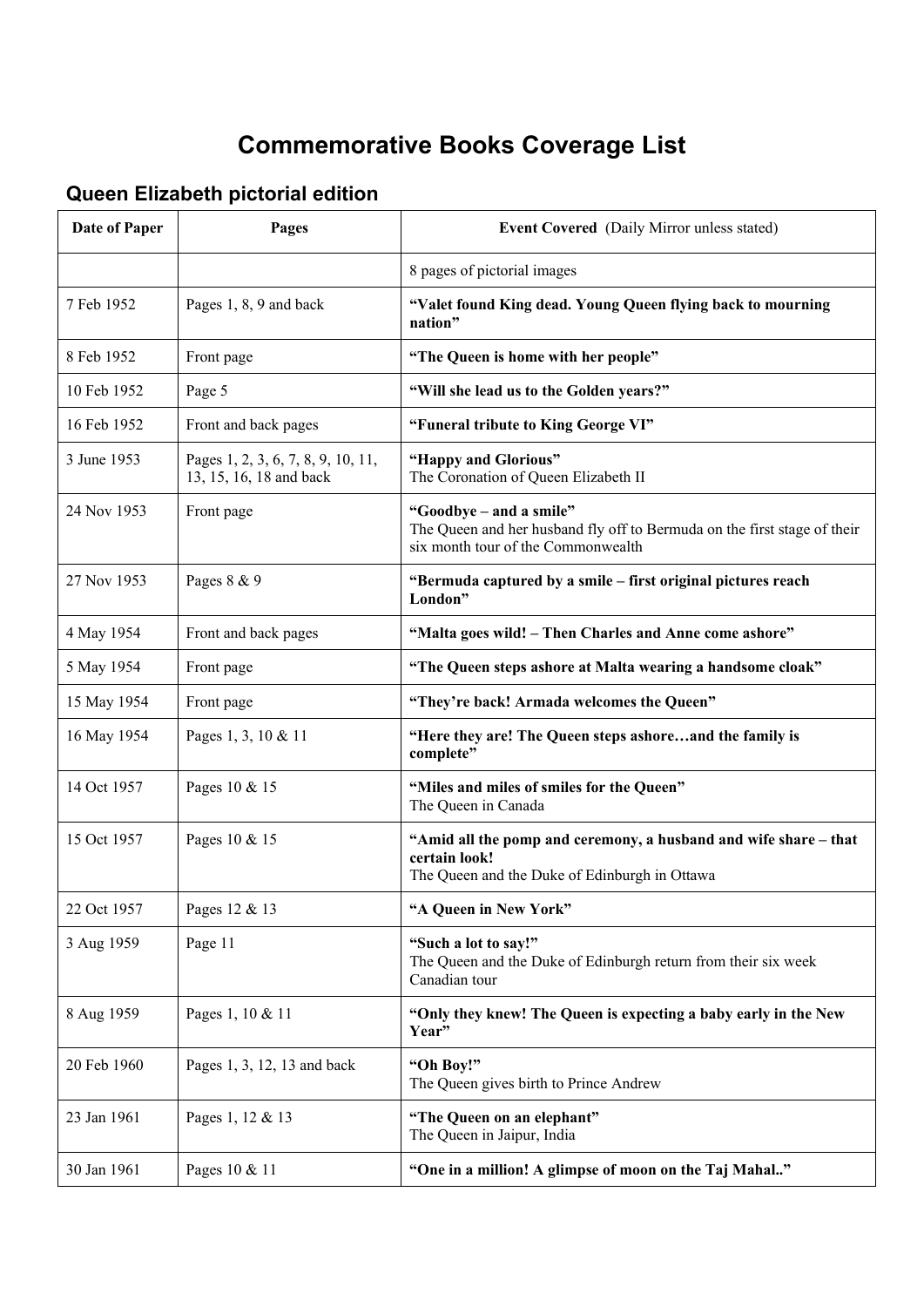| 17 Sep 1963  | Front and back pages  | "The Queen - fourth baby in New Year"                                                                                                                 |
|--------------|-----------------------|-------------------------------------------------------------------------------------------------------------------------------------------------------|
| 11 Mar 1964  | Front page            | "It's a boy for the Queen"<br>The Queen gives birth to Prince Edward                                                                                  |
| 2 July 1969  | Front page            | "Your Prince. My most dear son"<br>The Queen presents the Prince of Wales to his people after his Investiture<br>at Caernarvon Castle                 |
| 20 Nov 1972  | Page 5                | "Royal walkabout - casual as you please"<br>The Queen and her family to take a stroll through the City of London on<br>her Silver Wedding anniversary |
| 21 Nov 1972  | Page 11               | "The Silver blessing" - "And then the Queen makes a joke about<br>'my husband and I'"                                                                 |
| 15 Nov 1973  | Page 11               | "Mother of the bride"<br>The wedding of Princess Anne and Mark Phillips                                                                               |
| 21 Apr 1976  | Page 9                | "Elizabeth, this is your life"<br>Mirror souvenir for the Queen's 50 <sup>th</sup> birthday                                                           |
| 2 June 1977  | Pages 10 & 11         | "Long may she reign over us!"                                                                                                                         |
| 3 June 1977  | Front page            | "Happy Anniversary!<br>The Queen's Silver Jubilee                                                                                                     |
| 8 June 1977  | Pages 1, 2, 3, 16, 17 | "They said it in their millions yesterday - 'Liz rules, OK!""<br>The Queen's Silver Jubilee                                                           |
| 16 Nov 1977  | Pages 2 & 3           | "She's a Grandma'am"<br>The birth of grandson Peter Phillips                                                                                          |
| 6 Sep 1979   | Front page            | "The pride and the sorrow"<br>The Queen at the funeral of Earl Mountbatten, the man she affectionately<br>knew as Uncle Dickie                        |
|              |                       | 16 pages of pictorial images                                                                                                                          |
| 16 May 1981  | Front page            | "It's a girl for Anne"<br>The birth of granddaughter Zara Phillips                                                                                    |
| 14 June 1981 | Pages 22 & 23         | "Well done, Ma'am! Then it's smiles and on with the parade"<br>Nation's verdict as the Queen calms her startled horse                                 |
| 30 July 1981 | Pages 20 & 21         | "The first kiss- and Mother missed it"<br>The Royal Wedding of Charles and Diana                                                                      |
| 23 June 1982 | Pages 14 & 15         | "In a plain hospital crib the Queen saw the baby face of majesty"<br>The birth of grandson Prince William                                             |
| 16 Sep 1984  | Pages 4 & 5           | "Baby, it's such fun! Di's delight puts Britain in party mood"<br>The birth of Prince Harry                                                           |
| 22 Apr 1986  | Pages 2 & 3           | "Happy birthday Ma'am, God bless you"<br>The Queen's 60 <sup>th</sup> birthday                                                                        |
| 24 July 1986 | Pages 2 & 3           | "Stolen kiss, and only dad saw it. Pageantry and pure magic on day<br>Andy made Fergie his Duchess"                                                   |
| 27 Nov 1992  | Pages 22 & 23         | "The fabulous wealth of Windsor. Houses, horses, jewels, paintings                                                                                    |